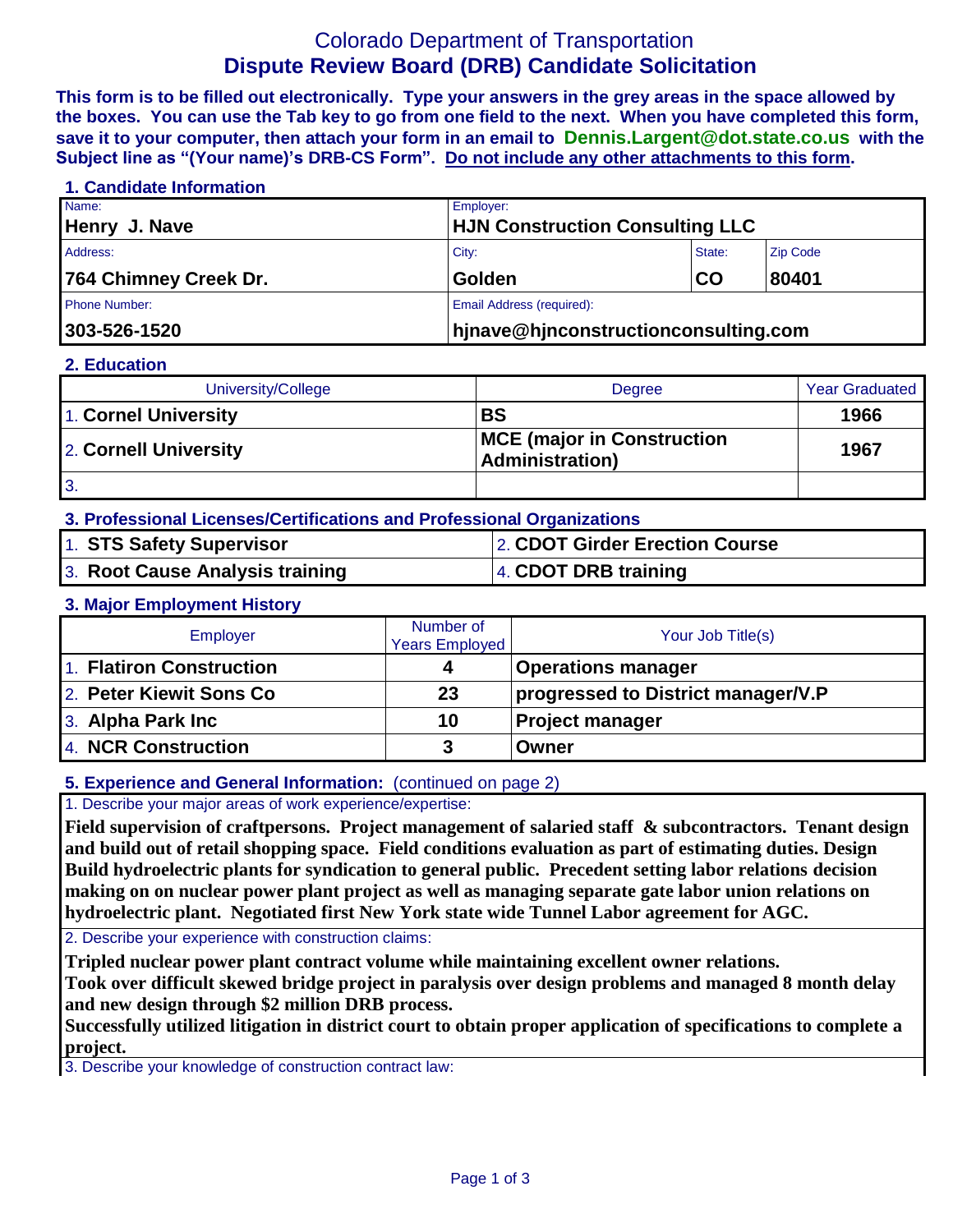**Regularly reviewed construction bidding documents for multiple DOTs, Corps of Engineers, 5 different Transit agencies and several private corporations as part of the bidding evaluation and construction process. Managed labor strike situations to successful conclusions. Managed union and open shop construction operations including separate gate situations without shutdowns.** 

#### 4. Describe your experience with construction contract administration:

**Managed 3 year highway project with 14 bridges planned for 3 years and completed in 2 years using multiple shifts and many public meetings to justify night time pile driving noise problems. Deftly managed a simultaneous mix of heavy highway and building trade union agreements on a nuclear power project with no work stoppages. Maintained excellent owner relations while terminating two supervisors in a whistle blower quality control coverup scandal and won another contract while having the 3rd lowest bid price but a superior performance and completion record. Received a superior rating by CDOT on troubled bridge project. I have a masters degree in Construction Administration from Cornell University.**

### 5. Describe your construction field experience:

**Experience includes heavy excavation by scrapers and off highway trucks, pile driving and cofferdam construction, city street reconstruction with waterlines, sewers and electric ducts as well as concrete paving; structures work includes largest interchange awarded to that time in New York. Transit work includes both ballasted and direct fixation trackwork. Powerplant work includes sculpture blasting between 2 active nuclear plants, shaft and tunnel work for cooling water intakes, work schedules included everything up to 24/7 operations. Also spent 10 years in light industrial park and shopping mall construction and remodeling as general field superintendent and manager; work included all tenant relations and finish work .** 

## 6. Describe your DRB (or arbitration) training, certification, and experience:

**I have attended dispute and DRB training programs prepared by CDOT, Sherman and Howard law firm and in house Flatiron programs. I've been involved in litigation to obtain the right o utilize a DRB and went through multi day DRB process including a clarification process prior to achieving an acceptable conclusion. I have studied several DRB results in preparation for my own DRB experience and feel that I've learned much in the process. I frequently discuss nonconfidential aspects of arbitration cases with my wife who is an arbitrator. Negotiating a statewide labor agreement in New York (involved International Representatives and Business Managers for 7 different local unions) required significant negotiation experience.**

7. Describe your employment/retirement status and availability to serve on a DRB and geographical area:

**I am semi retired and perform construction consulting on an as needed basis. I have sufficient flexibility in my schedule to accommodate any arbitrations within the state of Colorado. I can arrange my schedule to work in adjacent states with minimal advance warning.** 

## DRB members are compensated as per Section 105.22 of the CDOT Specifications.

## **6. List Two References For Your Experience With Construction Claims**

| Name      | Title                       | Organization                          | <b>Phone Number</b> | <b>Email Address</b>   |
|-----------|-----------------------------|---------------------------------------|---------------------|------------------------|
| Jim Moody | Director owner<br>relations | <b>Colorado</b><br><b>Contractors</b> | 303-290-6611        | $ $ jmoody@ccainfo.org |